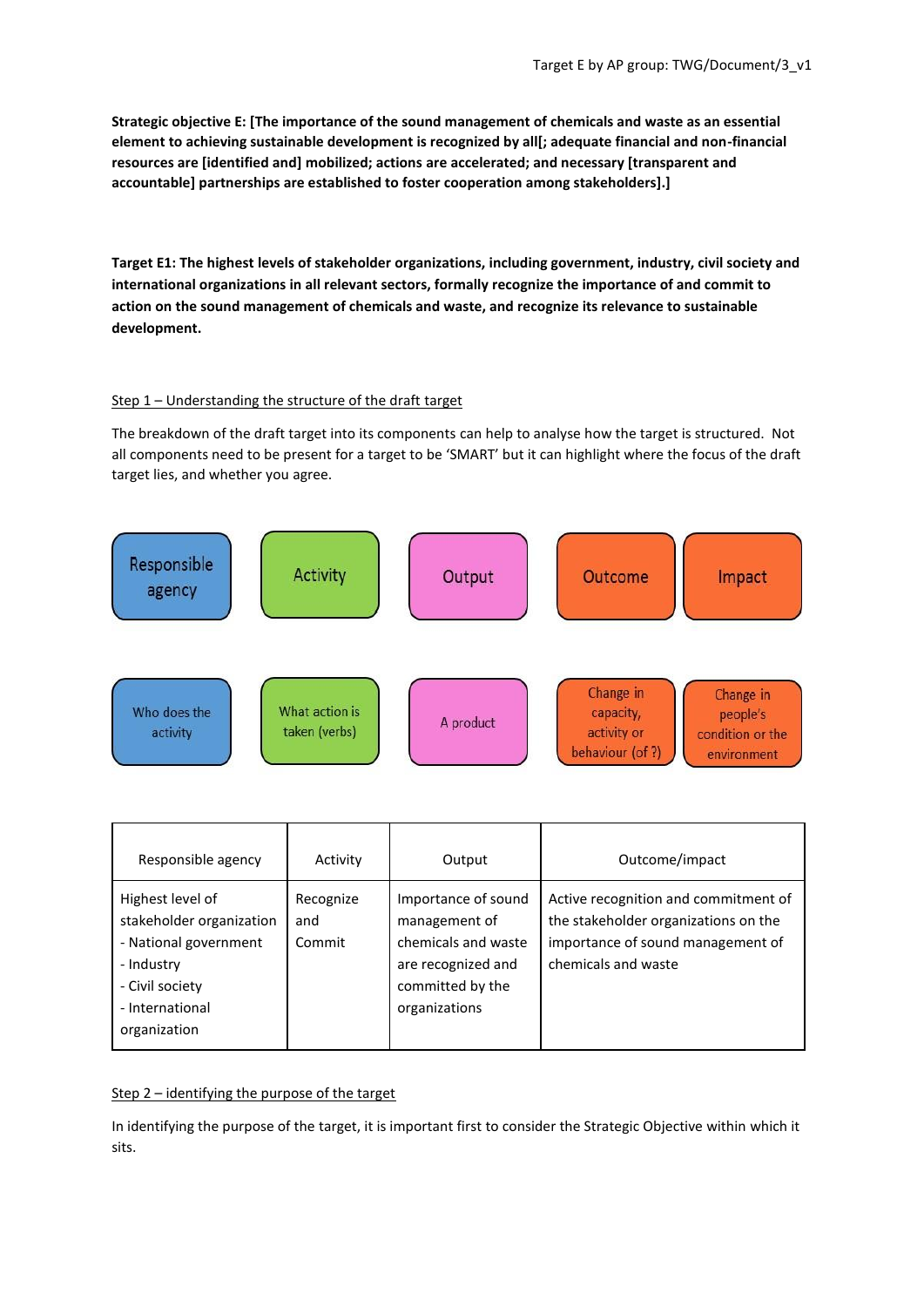The key message of the Target E1 would be asking recognition of the importance of the sound management of chemicals and waste, by all highest levels of stakeholder organizations, through their actual commitment in the context of sustainable development.

Based on the above understanding, we propose to shorten the target such as:

# Proposing modified E1: All highest levels of **stakeholder organizations recognize importance of sound management of chemicals and waste**, through their **actual commitment** in the context of sustainable development.

But this still tells two issues, namely "recognition" and "commitment". It may be better to separate the two but we stay on the original sense of E1 only with minor possible simplification as above.

# Step 3: Make it **SMART**

# **S**pecific:

- What data and information? Information that state active recognition and commitment of the stakeholder organization for the sound management of chemicals and waste
- What is 'comprehensive'? Involvement of all highest levels of stakeholder organization means the comprehensive recognition and commitment
- Who makes the data available? Stakeholder organizations themselves, and/or compiled summary of the statements for the organizations
- What 'sufficient' and 'knowledge'? When recognition and commitment are clearly stated in official expression by the organizations, it will be sufficient and knowledgeable
- Available and accessible to who? When the organizations' statements on this target appears more open to public, it will be better available and accessible information

# **M**easurable:

- What is the ideal indicator? The proportion that all relevant stakeholder organizations actually recognize and commit the importance of sound management of chemicals and waste
- What can realistically be measured? Written/recorded statements or documents by stakeholder organization that clearly state actual recognition and commitment of the importance of sound management of chemicals is the basis of number to calculate proportions
- What indicators already exist? Various stakeholder organizations show some relating indicators in their statement, report, organization structures or others, but there are no general indicator that summarize all relating but various metrics of stakeholder organizations
- What is the baseline? Current level of the indicator will be the baseline
- Is this draft target measurable? If data is effectively collected and summarized the target will be measurable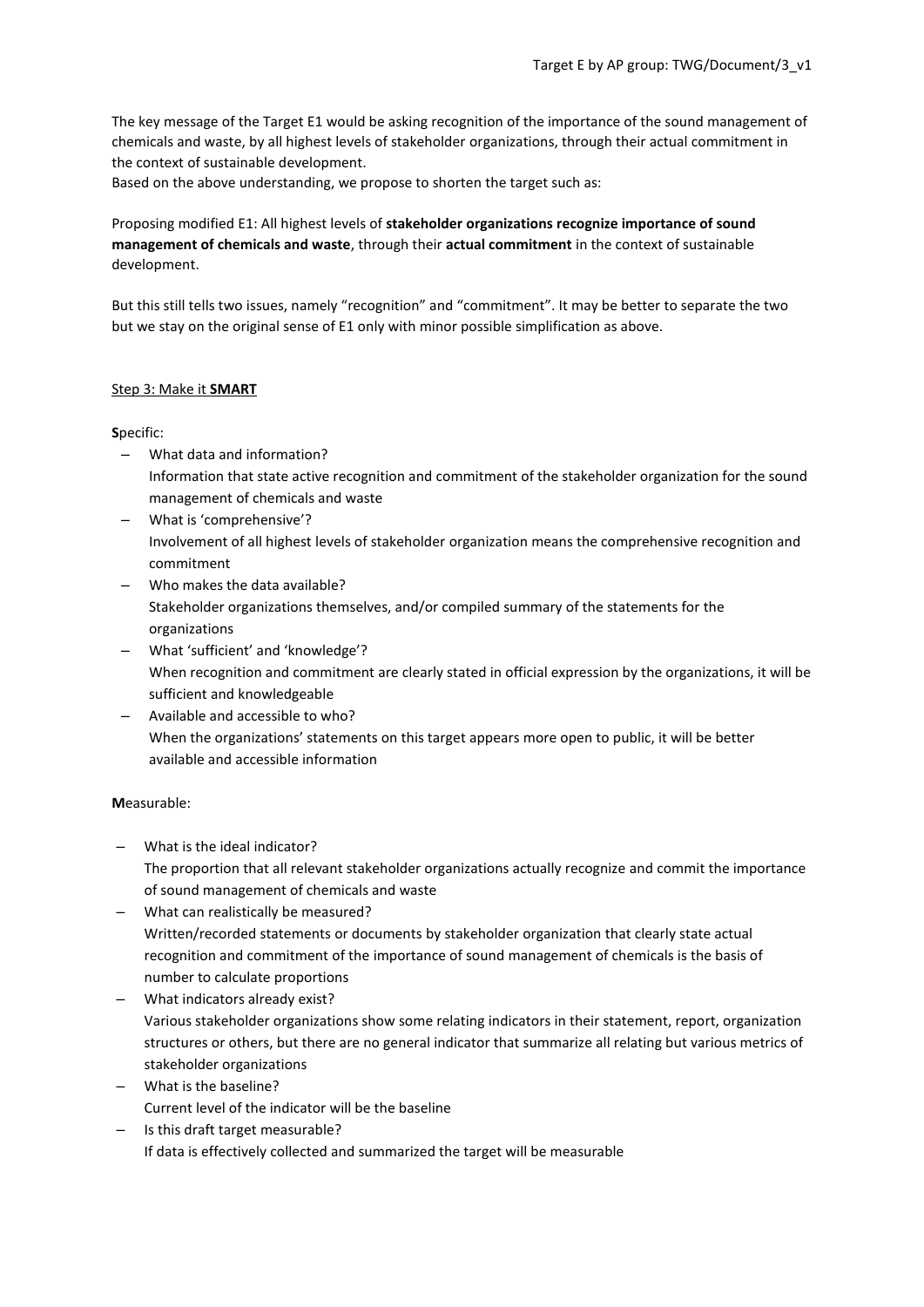# **A**chievable:

– Can comprehensive data and information on chemicals on the market, throughout their lifecycle, be made available and accessible?

(Comments from A-P group: we prepared our idea for "Achievable" as below, but without considering text above, maybe as discussed in first e-meeting)

Ultimate goal may be the proportion become 100%, but realistic goal may need to be set to be achievable.

### **R**elevant

- Is the target relevant to the Strategic Objective? The target is relevant to the Objective E
- Is the target relevant to other Strategic Objectives or targets? The target is closely relevant to other objectives as this target is to achieve recognition and commitment to support activities relevant to other objectives

#### **T**imebound

– What is the date by which this must be achieved? At least by 2030 because this objective asks all stakeholder organizations to start more substantial actions based on the recognition and commitment.

### Step 4- Identify 2-5 indicators per target

The *Mapping Exercise of existing global and regional data and indicators that could be relevant for the Beyond 2020 Framework* should guide the identification of indicators.

<Process level indicators>

- ⚫ The number of high levels of stakeholder organizations who delivered speeches and messages that refer to the importance of and commit to action on the sound management of chemicals and waste and its relevance to sustainable development
- ⚫ The number of newspaper advertisement, TV commercial, posters, government's social media (website, facebook, twitter, etc.) that giving reference to the importance of and commitment to actions on the sound management of chemicals and waste and its relevance to sustainable development

### <output/outcome indicators>

Proportion of the number of organizations that clearly state their recognition of the importance of sound management of chemicals and waste in their written/recorded official statements, documents and/or messages, within the total number of organizations in each stakeholder sector

\_\_\_\_\_\_\_\_\_\_\_

- Proportion of the number of organizations that clearly show their active commitment to the sound management chemicals and waste in their written/recorded official statements, documents and/or messages, within the total number of organizations of each stakeholder sector.
- ⚫ Summary of the proportions throughout all stakeholder sectors in regional or global level.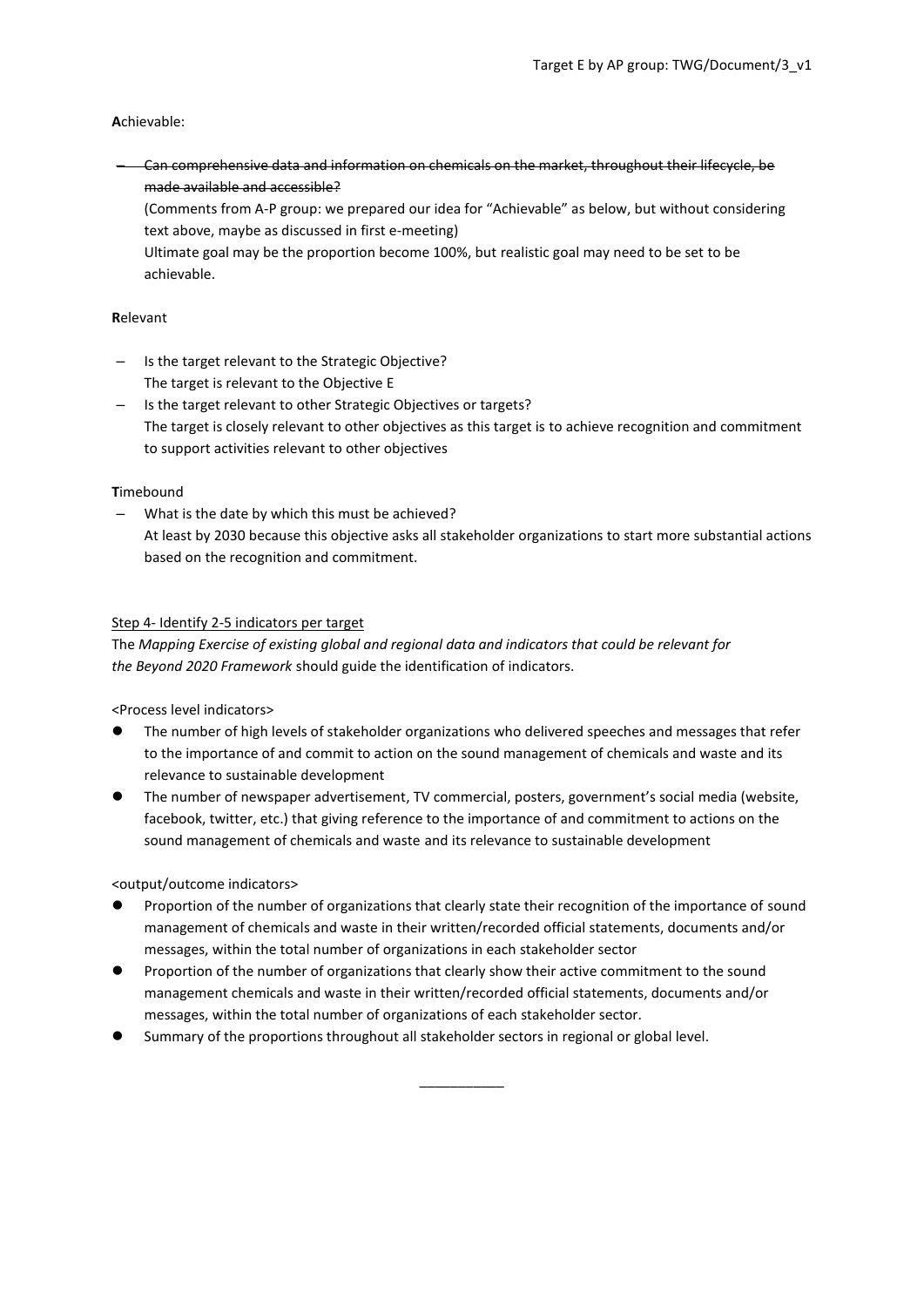**Target E2: Policies and processes for the management of chemicals and waste are integrated into national and regional development strategies.**

#### Step 1 – Understanding the structure of the draft target

The breakdown of the draft target into its components can help to analyse how the target is structured. Not all components need to be present for a target to be 'SMART' but it can highlight where the focus of the draft target lies, and whether you agree.



| Responsible agency                                               | Activity                                                                                                                          | Output                                                                      | Outcome/impact                                                                                                                                                            |
|------------------------------------------------------------------|-----------------------------------------------------------------------------------------------------------------------------------|-----------------------------------------------------------------------------|---------------------------------------------------------------------------------------------------------------------------------------------------------------------------|
| National government<br>and/or nationally-based<br>organizations  | Integration<br>of the policy<br>of sound<br>management<br>of chemicals<br>and waste<br>into national<br>development<br>strategies | Well-integrated<br>national<br>development<br>strategies are<br>established | High-level coordination of national,<br>regional (and global) integration of<br>policy of sound management of<br>chemicals and waste into each<br>development strategies. |
| Regionally-<br>based/regional-<br>international<br>organizations | Integration<br>of the policy<br>of sound<br>management<br>of chemicals<br>and waste<br>into regional<br>development<br>strategies | Well-integrated<br>regional<br>development<br>strategies are<br>established | See above                                                                                                                                                                 |
| Global-<br>based/international                                   | Integration<br>of the policy                                                                                                      | Well-integrated<br>global development                                       | See above                                                                                                                                                                 |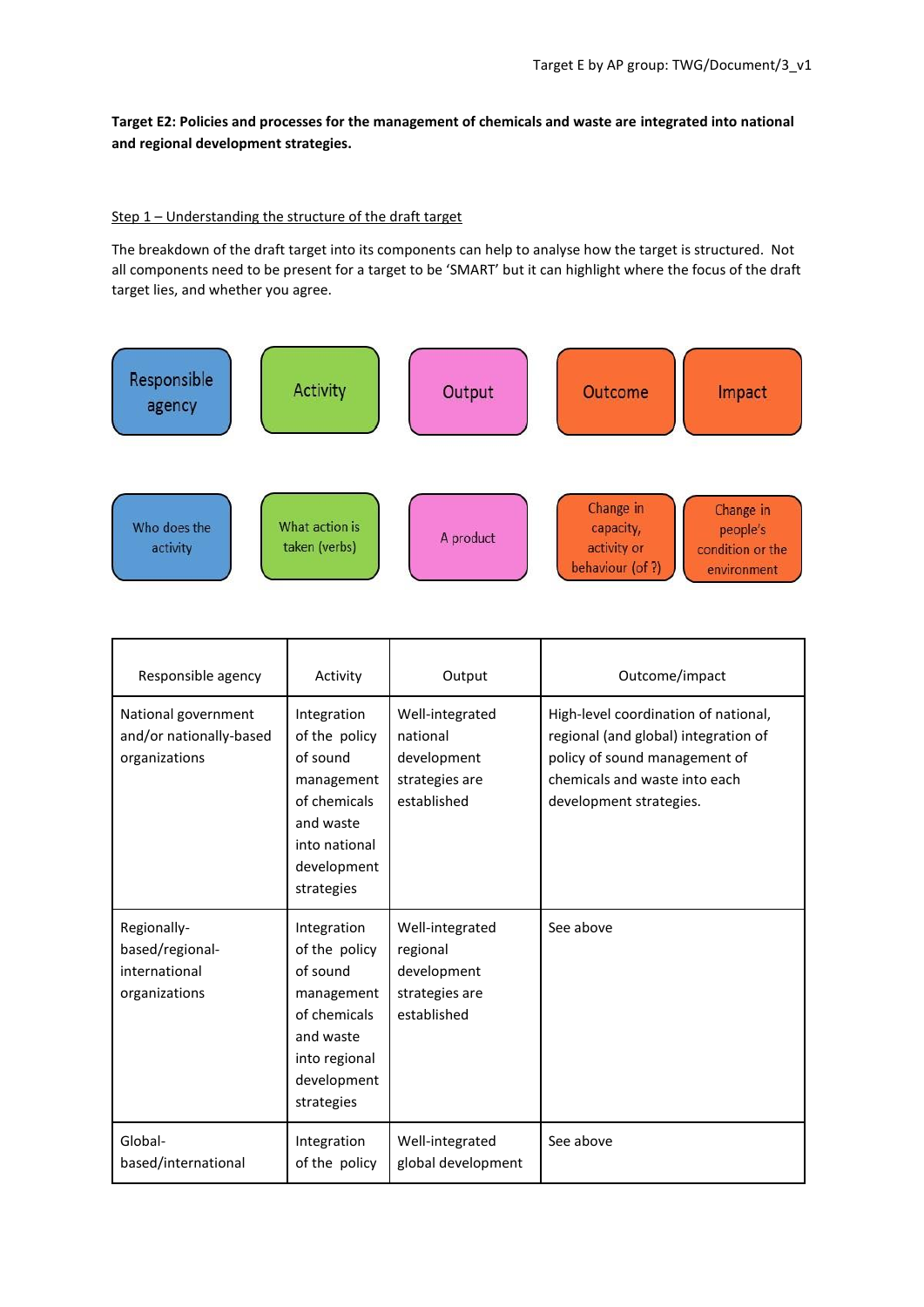| organizations (if<br>appropriate) | of sound<br>management<br>of chemicals<br>and waste<br>into regional<br>development<br>strategies | strategies are<br>established |  |  |
|-----------------------------------|---------------------------------------------------------------------------------------------------|-------------------------------|--|--|
|-----------------------------------|---------------------------------------------------------------------------------------------------|-------------------------------|--|--|

### Step 2 – identifying the purpose of the target

In identifying the purpose of the target, it is important first to consider the Strategic Objective within which it sits.

The key message of this target would be asking substantial integration of the sound management of chemicals and waste into national/regional development strategies, compared to the recognition and commitment asked by target E1. Based on our understanding, we propose to modify the target E2 as:

Proposing modified target E2: Policies of sound management of chemicals and waste are integrated into **local**, national, reginal and **global** development strategies

We propose expansion of the scope of E2 to include "local" and "global" development strategies, in addition to national/regional ones, to be more comprehensive over scales.

# Step 3: Make it **SMART**

**S**pecific:

- What data and information? National/regional development strategies documents that show integration of policies of sound management of chemicals and waste
- What is 'comprehensive'? Covering all national/regional development strategies will prove comprehensive policies integration
- Who makes the data available? National governments, national-based organizations, regional organizations will make data available through their development of strategies' documents that referring integration of the policies of sound management of chemicals and waste.
- What 'sufficient' and 'knowledge'? When all national/regional organizations complete integration of the policies into development strategies, the target will be sufficiently and knowledgeably achieved
- Available and accessible to who? Although there may be interim strategy that is not accessible from outside of the organization, here we can focus on only development strategies that is available and accessible by wider public to be used in the evaluation of the target.

# **M**easurable:

– What is the ideal indicator? Proportion of national/regional development strategies that integrate the sound management of chemicals and waste, among all available national/regional development strategies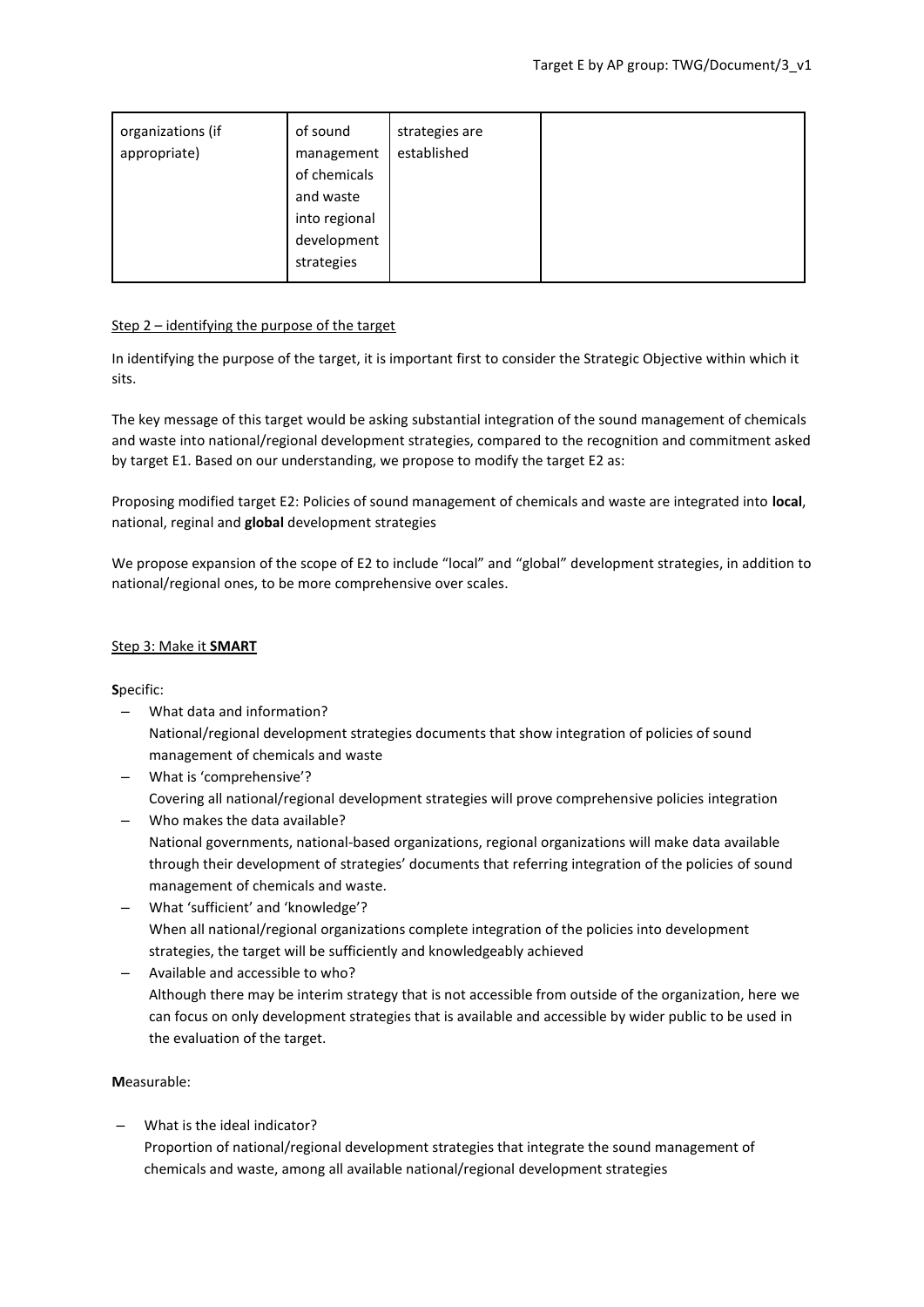- What can realistically be measured?
	- When we define the appropriate range of available national/regional development strategies clearly, the ideal indicator can be realistically measurable, as the proportion against the total number of the range of available strategies. It may be necessary to give definition whether real integration of the policy is successfully done or not, to evaluate the integration status of each development strategies. Also there may be development strategies that is clearly have no reference to the issue of sound management of chemicals and waste. Such strategies may need to be excluded in the evaluation.
- What indicators already exist? Some process indicators are close relation to the above ideal indicator
- What is the baseline? Current status of the established indicator, or simply zero-proportion
- Is this draft target measurable? If the indicator is really established, the target will be measurable

# **A**chievable:

– Can comprehensive data and information on chemicals on the market, throughout their lifecycle, be made available and accessible?

If the range of relevant national/regional development strategies be clear, the target will be measurable with the ideal goal to be 100% achievement. However, probably more realistic goals need to be set to be practically achievable (like e.g. 50%).

### **R**elevant

- Is the target relevant to the Strategic Objective? This relevant to the objective E.
- Is the target relevant to other Strategic Objectives or targets? This target is relevant to other Strategic Objectives, as it will measure the achievement of well-integrated development strategies that will be the basis of more substantial activities under other objectives.

# **T**imebound

– What is the date by which this must be achieved? By 2030, but it may need national/regional discussion for the realistic feasibility.

### Step 4- Identify 2-5 indicators per target

The *Mapping Exercise of existing global and regional data and indicators that could be relevant for the Beyond 2020 Framework* should guide the identification of indicators.

<Process level indicators>

- ⚫ The number of countries that have developed a national development strategy having a section of management of chemicals and waste with responsible agencies identified.
- ⚫ The number of regional development strategy having a section of management of chemicals and waste with responsible agencies identified
- ⚫ # of regional actions, regulations, policies that are reflected in national policies

### <Output indicators>

⚫ The proportion of the number of national development strategies having a section of management of chemicals and waste with responsible agencies identified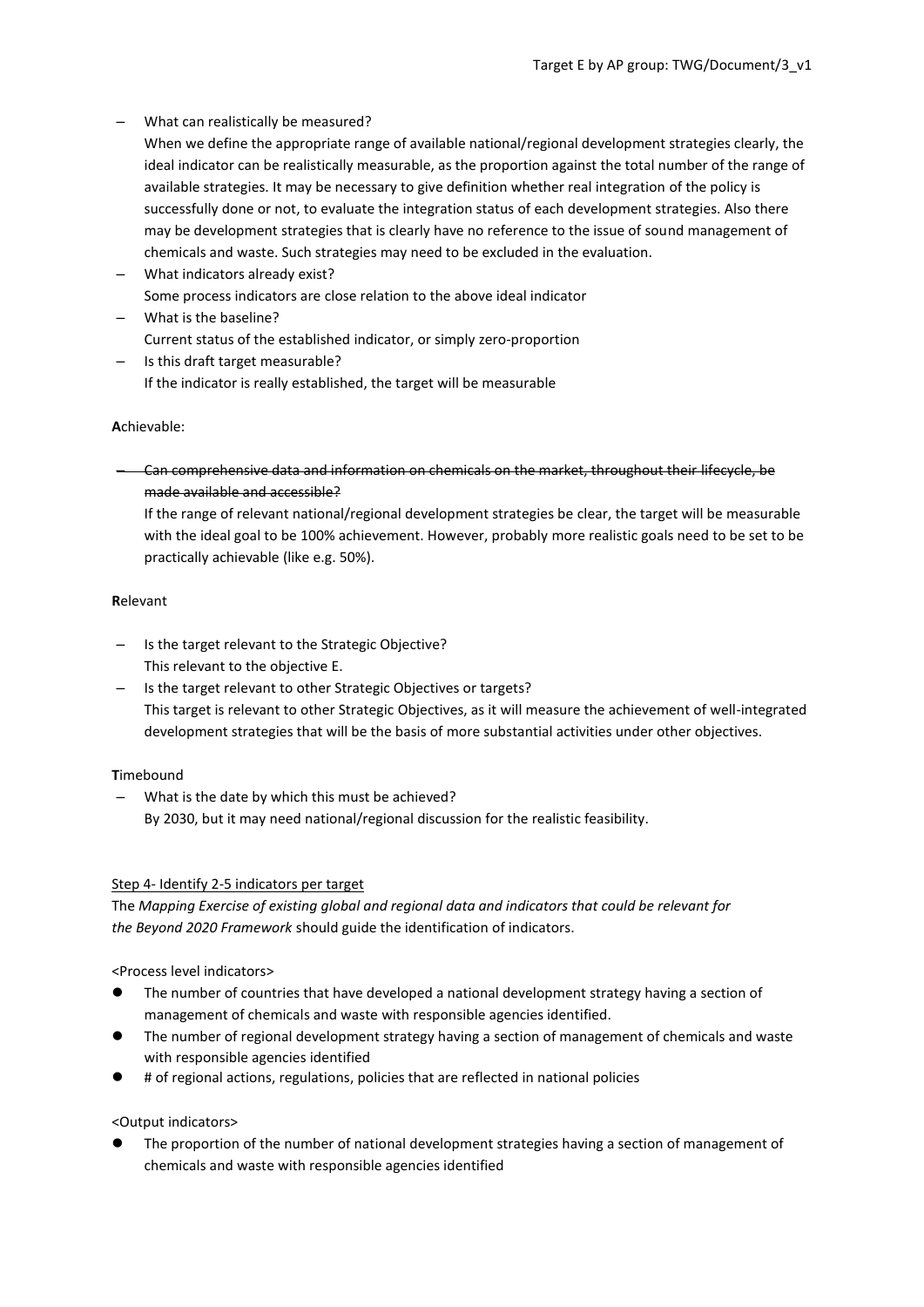- ⚫ The proportion of the number of regional development strategies having a section of management of chemicals and waste with responsible agencies identified
- ⚫ (if global level added, similar examples can be added)

# <Outcome indicators>

⚫ The extent of coordination among national, regional, (and global) levels. It will be measured by the proportion of organization/agencies inter-coordinated against all possible combination among relating national-regional combination.

\_\_\_\_\_\_\_\_\_\_\_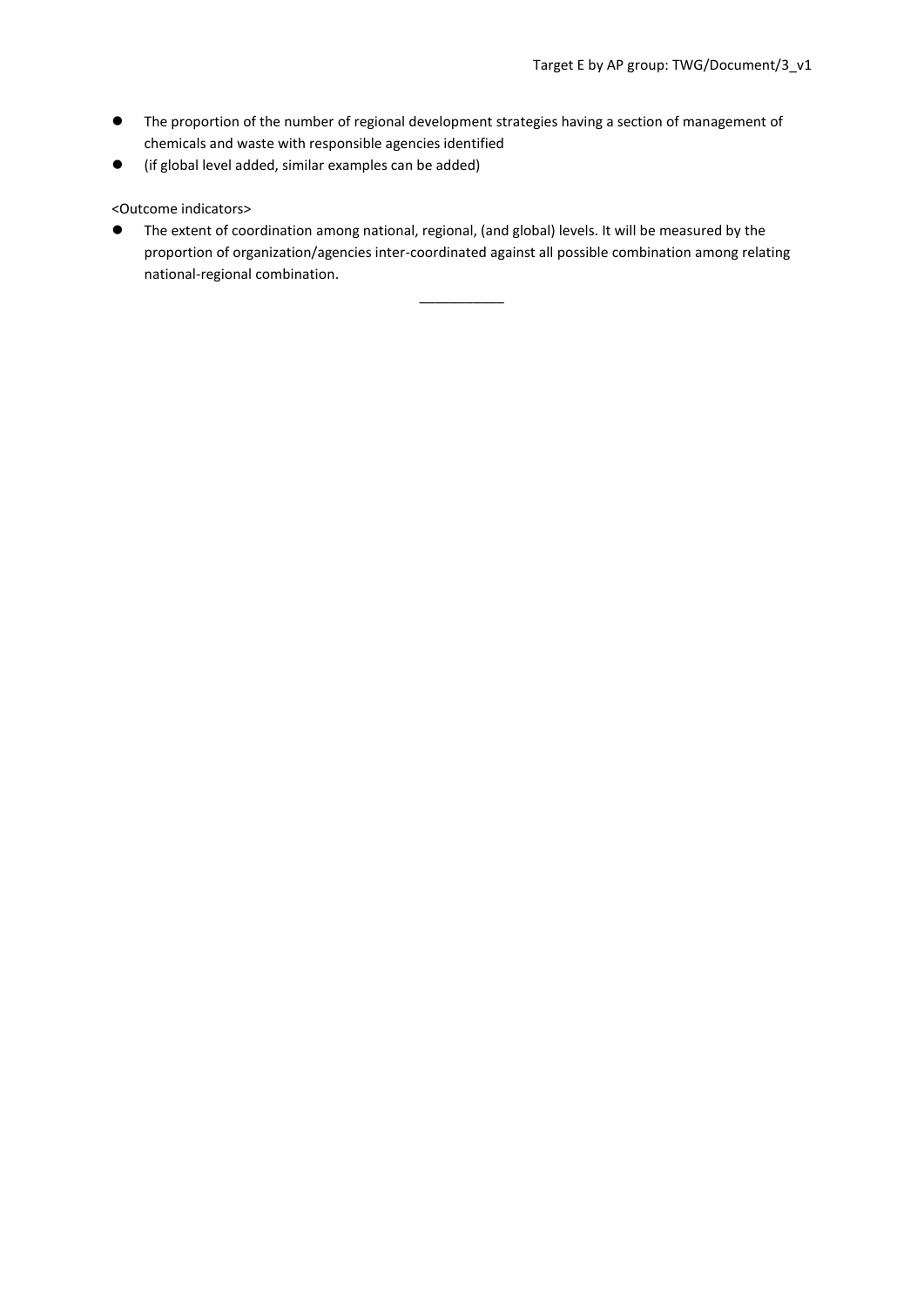**Target E3: Inter- and intra-sectoral partnerships, networks and collaborative mechanisms are established to mobilize resources, to share information, experiences and lessons learned, and to promote coordinated action at the regional and international levels.**

### Step 1 – Understanding the structure of the draft target

The breakdown of the draft target into its components can help to analyse how the target is structured. Not all components need to be present for a target to be 'SMART' but it can highlight where the focus of the draft target lies, and whether you agree.



| Responsible agency                                                                                                                   | Activity                                                                                                                                        | Output                                                                                      | Outcome/impact                                                                                  |
|--------------------------------------------------------------------------------------------------------------------------------------|-------------------------------------------------------------------------------------------------------------------------------------------------|---------------------------------------------------------------------------------------------|-------------------------------------------------------------------------------------------------|
| Sectors that is<br>responsible for sound<br>management of<br>chemicals and waste at<br>regional level                                | Inter-sectoral<br>partnerships,<br>within the<br>region                                                                                         | Effective<br>partnerships,  be<br>established at the<br>region                              | Variety of collaborative networks be<br>established among national and<br>international sectors |
| Sectors that is<br>responsible for sound<br>management of<br>chemicals and waste at<br>international level<br>-IOMC                  | Inter-sectoral<br>partnerships,<br>at<br>international<br>scales                                                                                | Effective<br>partnerships,  be<br>established at<br>international leve                      | As above                                                                                        |
| All sectors that s<br>responsible for sound<br>management of<br>chemicals and waste and<br>both regional and<br>international levels | Intra-sectoral<br>partnerships,<br>within the<br>region, at<br>international<br>scale, and<br>covering<br>both regional<br>and<br>international | Effective<br>partnerships,  be<br>established among<br>variety of intra-<br>sectoral system | As above                                                                                        |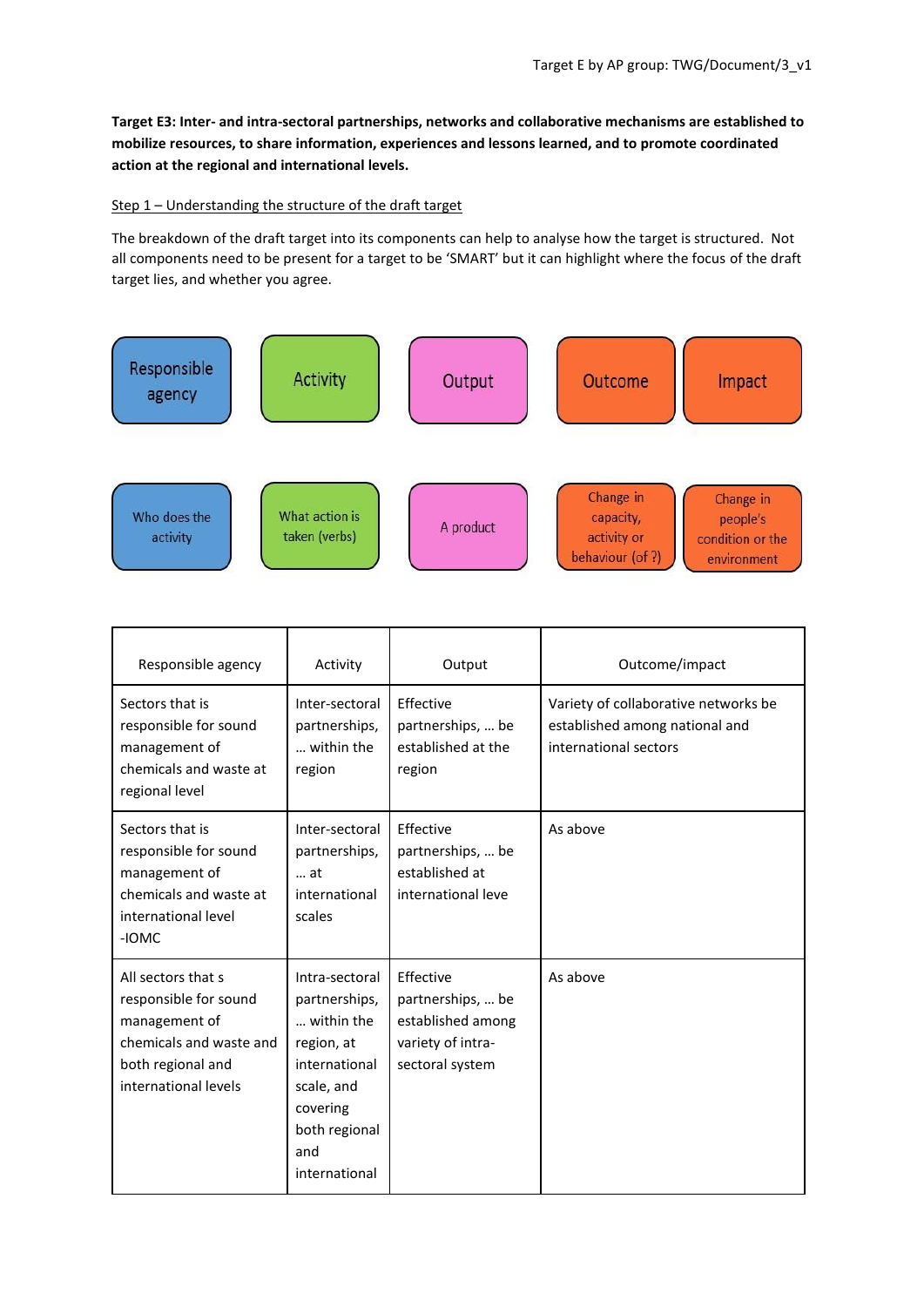### Step 2 – identifying the purpose of the target

In identifying the purpose of the target, it is important first to consider the Strategic Objective within which it sits.

The key message of target E3 is to strengthen the intra- and inter- sectoral collaborative mechanisms in terms of resources, information, experiences and actions in regional and international levels. This is rather clear in the current form of target text, but we feel issue of resource mobilization may need to be re-structured between target E4.

# Step 3: Make it **SMART**

# **S**pecific:

- What data and information? Documents, statements, or messages that states collaborative mechanisms among sectors of national and international levels
- What is 'comprehensive'? When we successfully establish effective network among various sectors, the goal would be comprehensive
- What market? Some collaborative mechanisms may appear on the market practice/operation, but I don't have clear idea on this
- Who makes the data available? Network participants will make basic data for indicator calculation be available
- What 'sufficient' and 'knowledge'? It may be difficult to determine when the target is sufficiently achieved, as there could be nearly infinite possibility of network establishment among various sectors.
- Available and accessible to who? Some information may be publicly available, but others may only be shared among network participants

# **M**easurable:

- What is the ideal indicator? It is difficult to think about ideal indicator, because idea state when "best networking" established cannot be imagined
- What can realistically be measured? Progress of the process may be realistically measured, but the definition of progress may not be clear and/or sharable for all potential sectors
- What indicators already exist? Some indicators give reference to the networking
- What is the baseline? It is not clear, but current state or simply zero-baseline
- Is this draft target measurable? It is not clear whether this draft target is measurable.

# **A**chievable: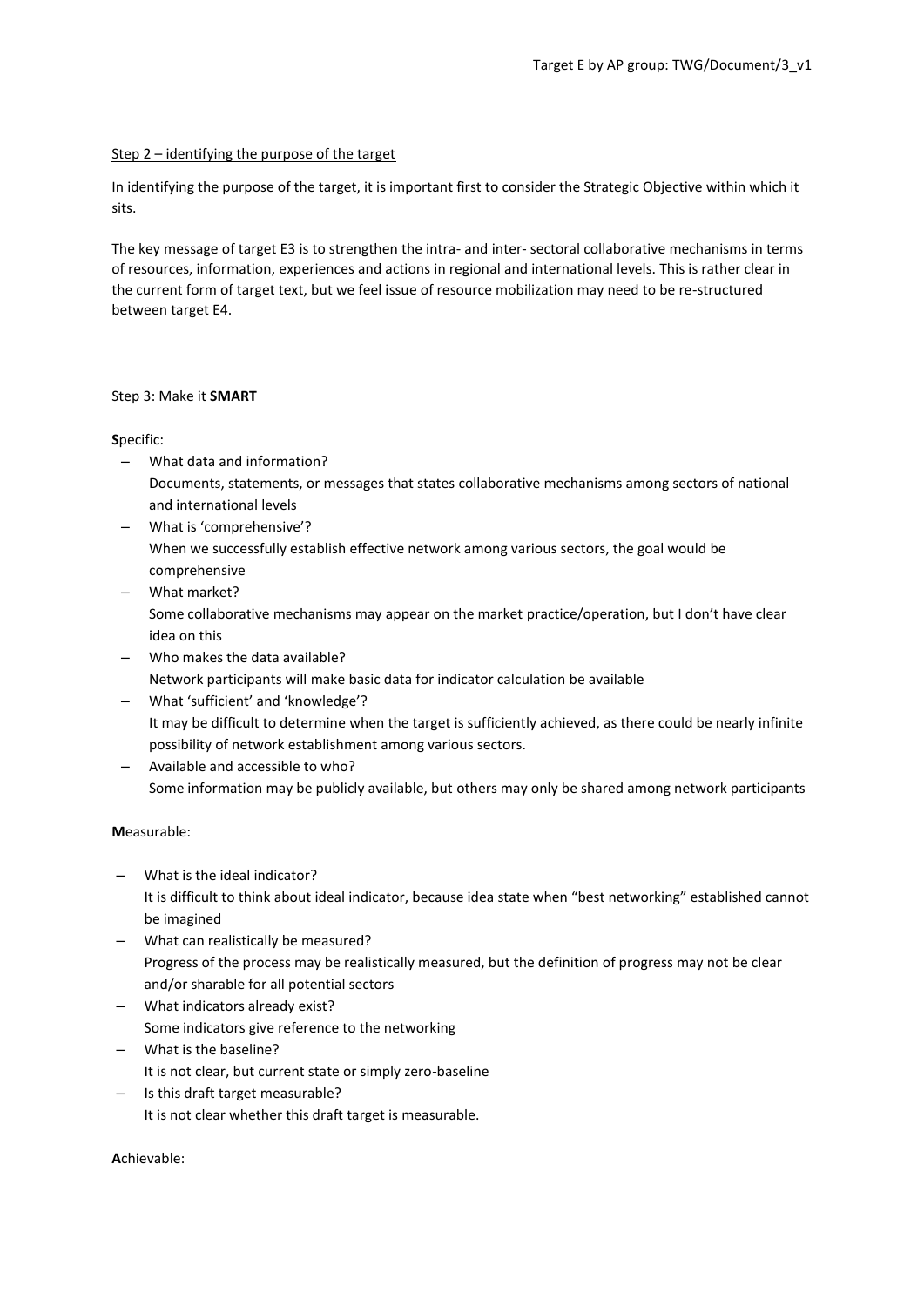– Can comprehensive data and information on chemicals on the market, throughout their lifecycle, be made available and accessible? We don't think the target is achievable against ideal goal, because the ideal goal is not clear. However relative enhancement, such as 50% increase from 2020, could be the achievable in the defined context.

#### **R**elevant

- Is the target relevant to the Strategic Objective?
- Is the target relevant to other Strategic Objectives or targets? This target is relevant to the objective E and other Strategic Objectives. However the target may have substantial linkages to the targets E2 and E4, and it may be better to re-structure the scope especially among targets E3 and E4 to be more clearly understandable.

### **T**imebound

What is the date by which this must be achieved? This target needs higher level of establishment so the data will be by 2030 or maybe later.

#### Step 4- Identify 2-5 indicators per target

The *Mapping Exercise of existing global and regional data and indicators that could be relevant for the Beyond 2020 Framework* should guide the identification of indicators.

#### <Process indicators>

- ⚫ Number of establishment of inter- and intra-sectoral partnerships, networks and collaborative mechanisms within the region
- ⚫ Number of establishment of inter- and intra-sectoral partnerships, networks and collaborative mechanisms at international level
- ⚫ Number of mobilized resources, shared information/experiences/lessons learned, and coordinated actions at the regional and international levels through partnerships/networks/collaborative mechanisms
- # of companies with XX% of market share and/or \$XX of sales of chemical related product and service that are members of recognized major partnership with ambitious SMCW goals in line with SAICM
- Sales of chemical products and services with disclosed risk information such as hazardous items etc.
- ⚫ % of inter-sectoral donor projects for SMCW combined with other category such as labour, health, agriculture etc. (\$)
- ⚫ # of national/regional governments that impose systematic registration and restriction of chemicals
- ⚫ # of stakeholders requested tech assistance
- ⚫ # of stakeholders received technical assistance
- ⚫ # of stakeholders cooperated technical assistance
- ⚫ # of stakeholders promoted technical transfer

**Target E4: Identify and mobilize the financial and non-financial resources needed to promote the sound management of chemicals and waste in all sectors, by and for all stakeholders.**

\_\_\_\_\_\_\_\_\_\_\_

### Step 1 – Understanding the structure of the draft target

The breakdown of the draft target into its components can help to analyse how the target is structured. Not all components need to be present for a target to be 'SMART' but it can highlight where the focus of the draft target lies, and whether you agree.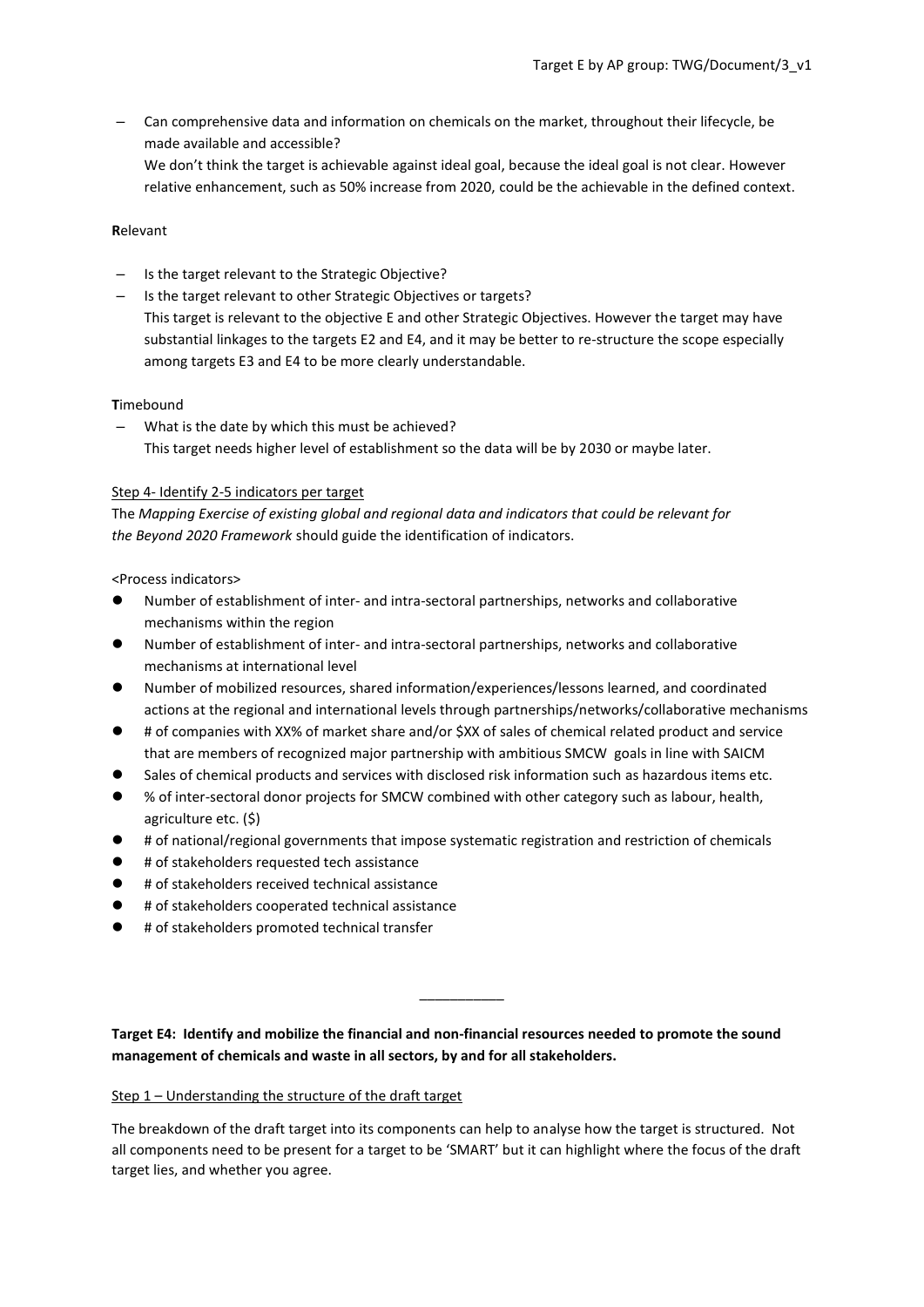

| Responsible agency | Activity | Output | Outcome/impact |
|--------------------|----------|--------|----------------|
|                    |          |        |                |

### Step 2 – identifying the purpose of the target

In identifying the purpose of the target, it is important first to consider the Strategic Objective within which it sits.

There may be some overlap between the target E4 and E3. We propose to re-structure the E3 and E4, as an example of below:

#### Proposing revised target E3:

**Increasing collaborative mechanisms among sectors and stakeholders, by inter- and intra-sectoral partnerships and networks, to share information, experiences and lessons learned, at the regional and international levels.**

In this proposal, the key message of the revised E3 will promote progress of collaborative mechanisms among sectors and stakeholders.

#### Proposing revised target E4:

**Promoting identification and mobilization of the financial and non-financial resources effectively to promote the sound management of chemicals and waste in all sectors, by and for all stakeholders.**

In this proposal, the key message of the revised target E4 is to measure how effectively resource mobilization works to promoting sound management of chemicals and waste in sectors and stakeholders. This proposing target can be measured by the number, proportion, ratio or amount of resources that effectively contributed to establish real policies and/or strategies in, e.g., as discussed in the target E1 and E2.

We believe it is more productive to work on E3 and E4 after we come to general consensus of targets' direction.

### Step 3: Make it **SMART**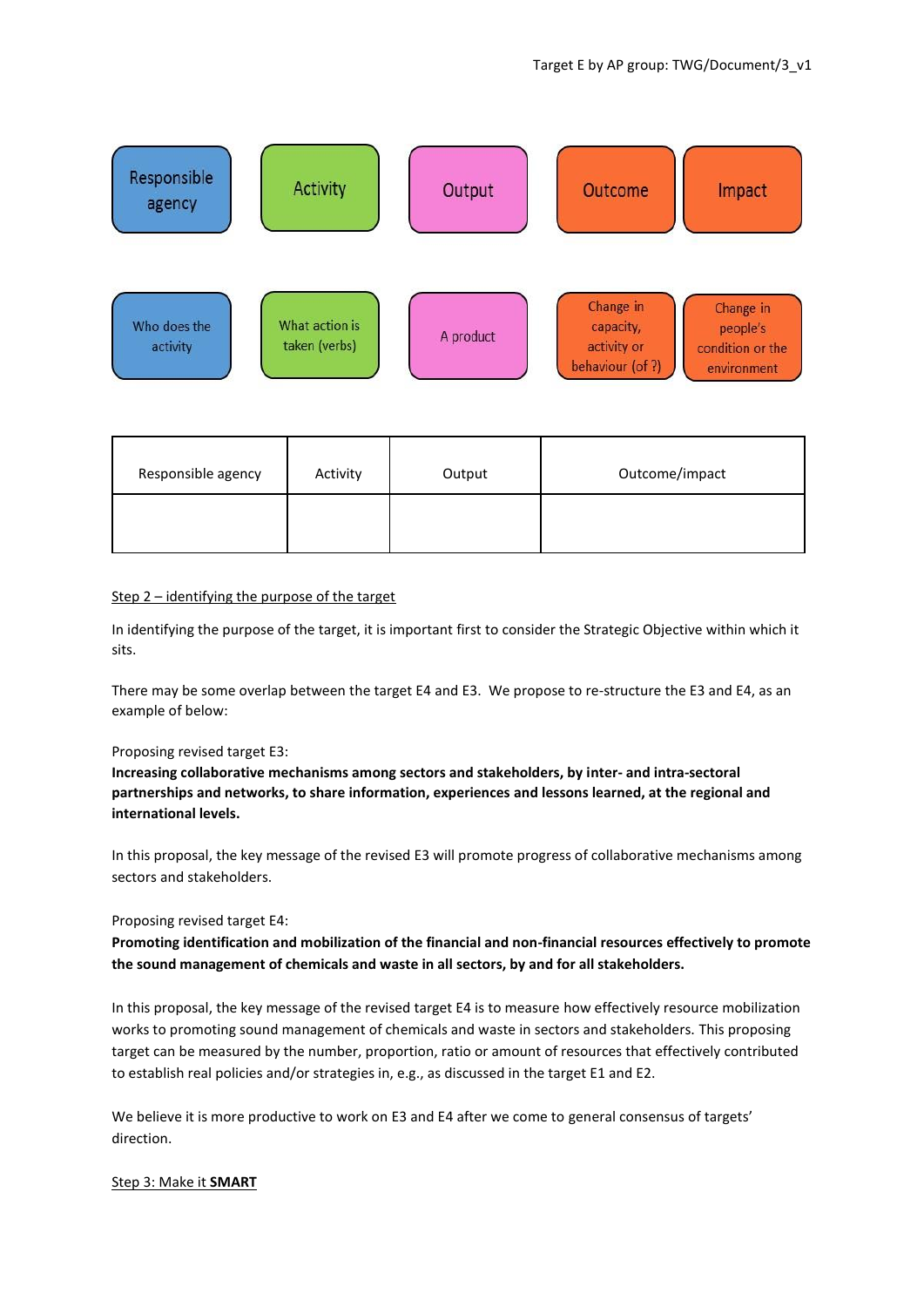### **S**pecific:

- What data and information?
- What is 'comprehensive'?
- What market?
- Who makes the data available?
- What 'sufficient' and 'knowledge'?
- Available and accessible to who?

### **M**easurable:

- What is the ideal indicator?
- What can realistically be measured?
- What indicators already exist?
- What is the baseline?
- Is this draft target measurable?

### **A**chievable:

– Can comprehensive data and information on chemicals on the market, throughout their lifecycle, be made available and accessible?

### **R**elevant

- Is the target relevant to the Strategic Objective?
- Is the target relevant to other Strategic Objectives or targets?

### **T**imebound

What is the date by which this must be achieved?

### Step 4- Identify 2-5 indicators per target

The *Mapping Exercise of existing global and regional data and indicators that could be relevant for the Beyond 2020 Framework* should guide the identification of indicators.

<Possible process indicator for original E4 or proposing modified E4>

- ⚫ Mobilized national resources to international organizations for implementing SMCW
- ⚫ Mobilized national resources to credible research institution for implementing SMCW
- ⚫ Mobilized national resources for operating expense of a credible research institute(s) identified by each government (impact to be determined by human resources expense and numbers of articles published in quality peer-reviewed SMCW related journals)
- ⚫ % of companies handling chemical products and related service that are members of recognized major partnership with ambitious SMCW goals in line with SAICM

\_\_\_\_\_\_\_\_\_\_\_

⚫ # of companies with ambitious SMCW goals in line with SAICM as one of companies core strategy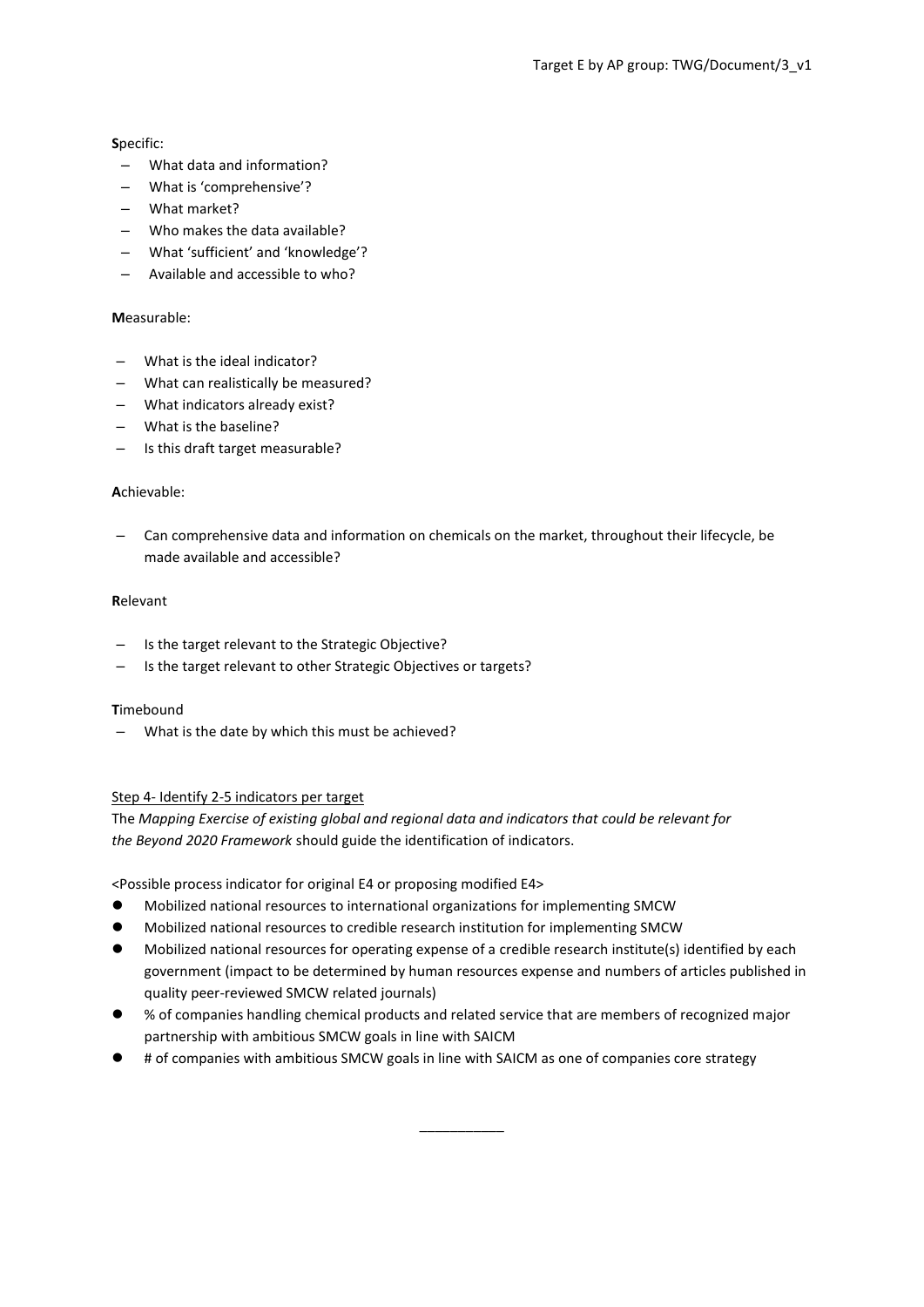**Target E5: Gaps between developed and developing countries are narrowed in terms of the implementation of sound management of chemicals and waste. 6 Stakeholders may wish to decide whether targets should be time bound. Dates have not been inserted in the present draft.**

# Step 1 – Understanding the structure of the draft target

The breakdown of the draft target into its components can help to analyse how the target is structured. Not all components need to be present for a target to be 'SMART' but it can highlight where the focus of the draft target lies, and whether you agree.



| Responsible agency | Activity | Output | Outcome/impact |
|--------------------|----------|--------|----------------|
|                    |          |        |                |

### Step 2 – identifying the purpose of the target

In identifying the purpose of the target, it is important first to consider the Strategic Objective within which it sits.

The purpose of this target is clear, which is going narrowing gaps between developed and developing countries in terms of sound management of chemicals and waste. The purpose can be measurable by using appropriate summary of targets/indicators of E1 to E4 and probably other Strategic Objectives to evaluate the gaps between developed and developing countries.

### Step 3: Make it **SMART**

**S**pecific:

- What data and information?
- All indicators under Strategic Objectives will be the data and information
- What is 'comprehensive'? By summarizing appropriately the all aspects of Strategic Objectives and their indicators will give comprehensive views.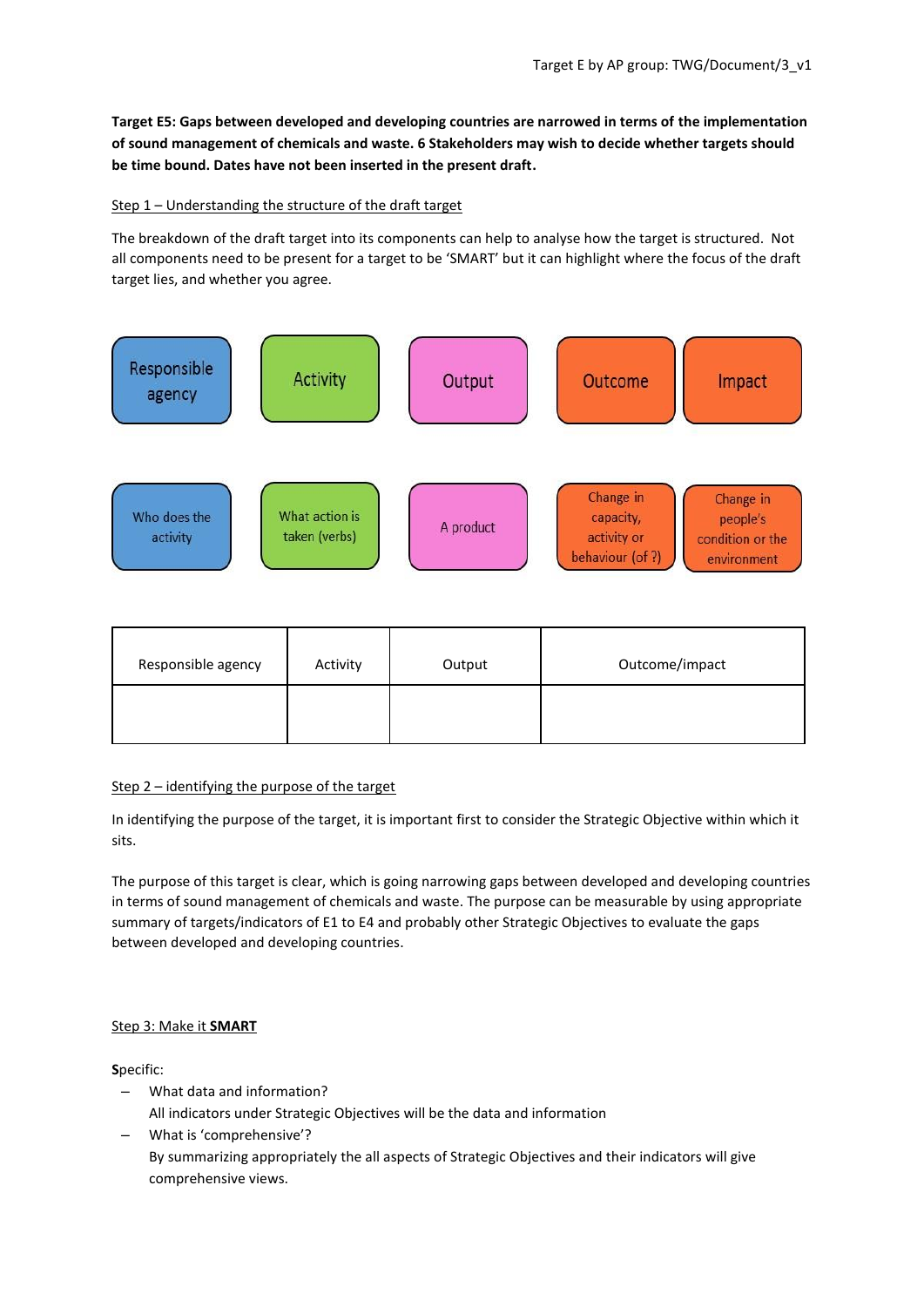- Who makes the data available? Indicator developers will make available the data for this target
- What 'sufficient' and 'knowledge'? When combining all Strategic Objectives, the information will be sufficient and knowledgeable.
- Available and accessible to who? Indicator information is expected to be available and accessible to public after all indicators are established successfully.

### **M**easurable:

- What is the ideal indicator? Average of all indicators for developed and developing countries groups, or weighting average of indicators.
- What can realistically be measured? If all indicators established, realistically ideal indicators can be measured for comparing values for developed and developing countries groups.
- What indicators already exist?
- What is the baseline?
- Is this draft target measurable? Baseline will be current state and the target will be measurable.

# **A**chievable:

– Can comprehensive data and information on chemicals on the market, throughout their lifecycle, be made available and accessible?

The target will be achievable if appropriate goal values in terms of indicators are set.

### **R**elevant

- Is the target relevant to the Strategic Objective?
- Is the target relevant to other Strategic Objectives or targets? The target is relevant to all Strategic Objectives

### **T**imebound

– What is the date by which this must be achieved?

### Step 4- Identify 2-5 indicators per target

The *Mapping Exercise of existing global and regional data and indicators that could be relevant for the Beyond 2020 Framework* should guide the identification of indicators.

Difference of indicators from E1 to E4, and maybe A to E, between developed and developing countries.

\_\_\_\_\_\_\_\_\_\_\_

⚫ Amount of foreign direct investment by companies that handle chemical product and related service from developed countries to developing countries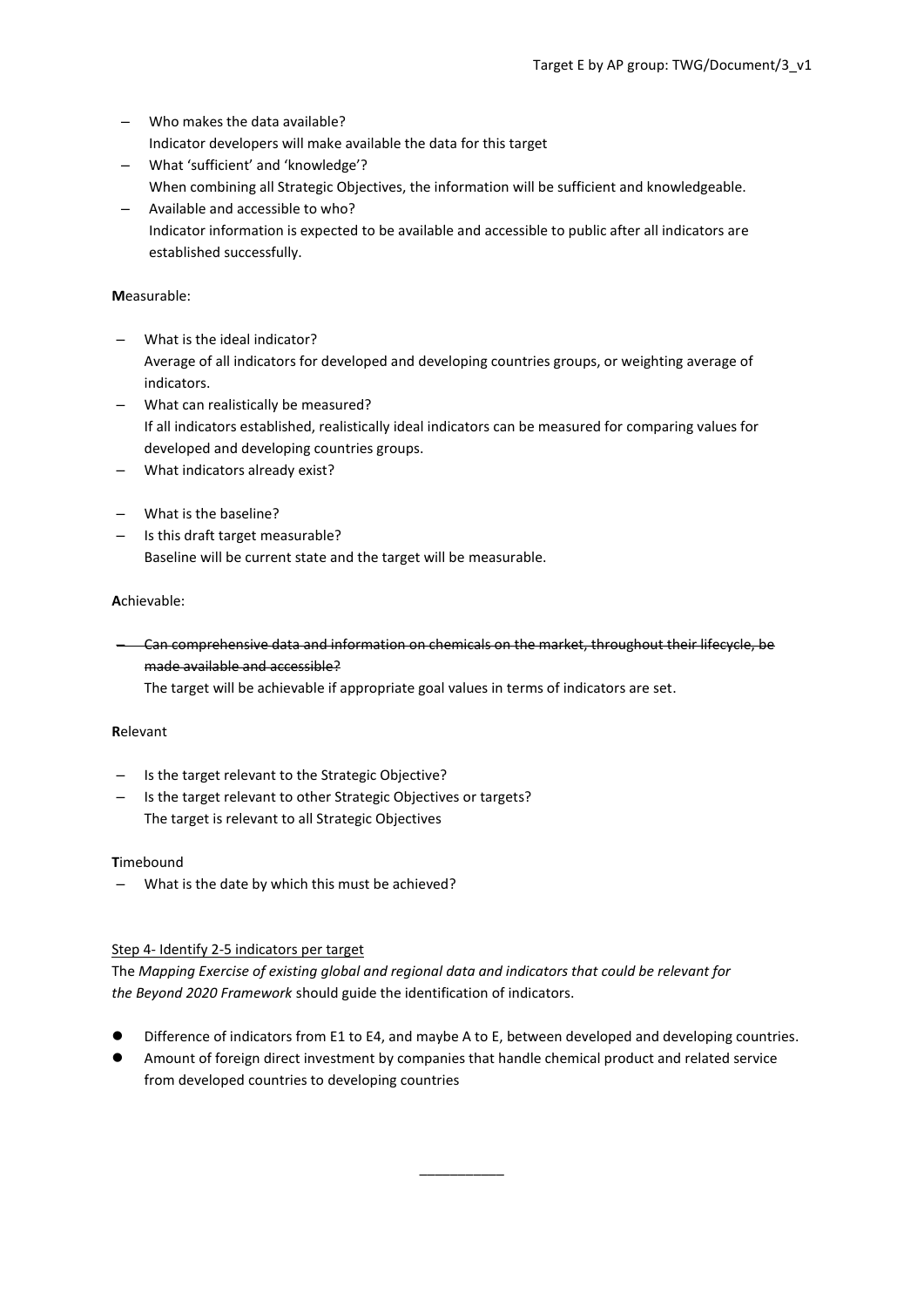### **Target ??: Summarizing goals through all Strategic Objetives**

This is only the idea, but after we established all indicators for all Strategic Objectives, we can calculate summarised indicators. Those summarized indicator may be used not only estimate the gaps between developed and developing countries, but also can be used to measure summarized achievement of Strategic Objectives.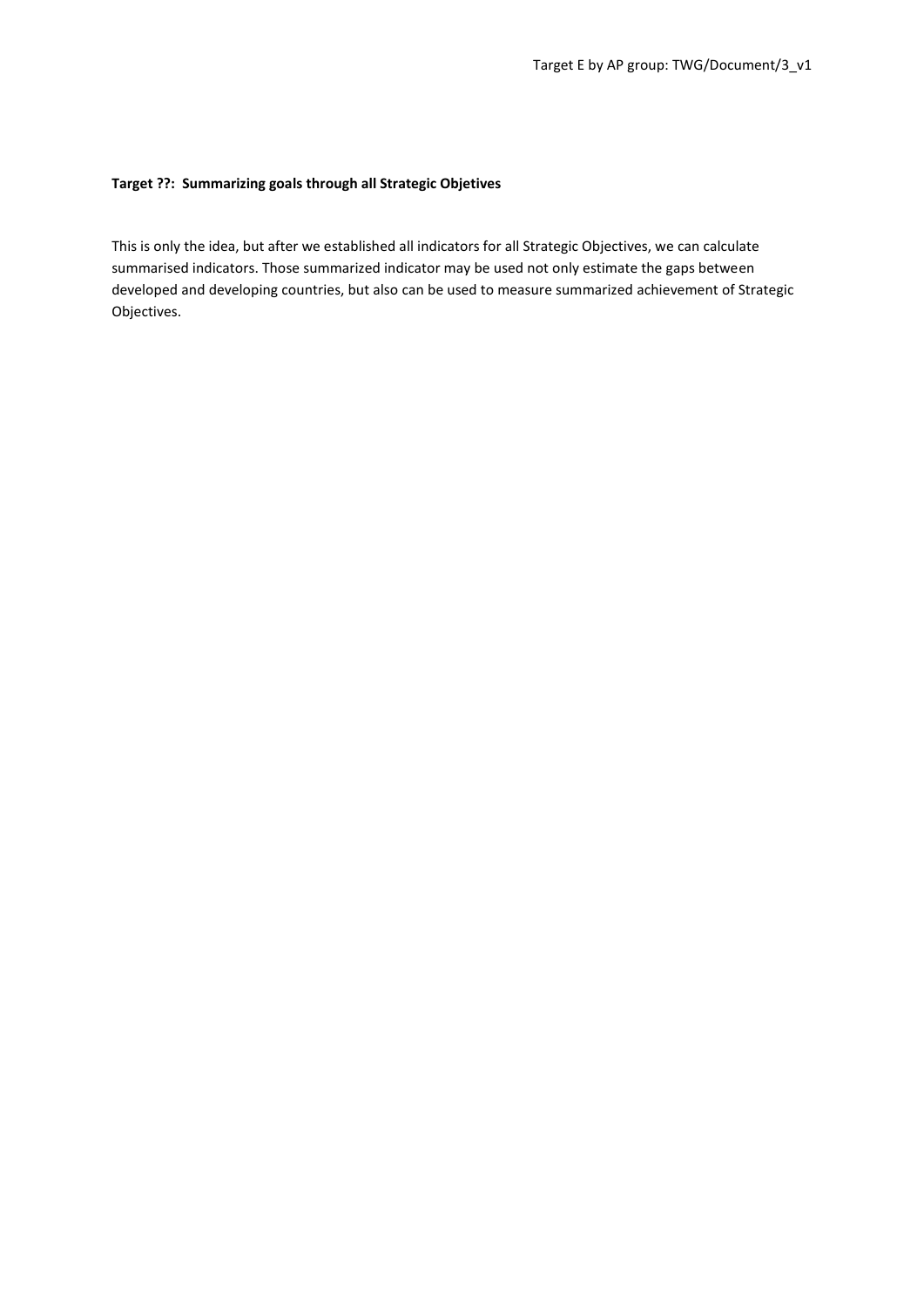# **Proposal by TWG co-chairs Suggested framework to support the development of targets & indicators<sup>1</sup>**

**Task for the Technical Working Group:** Agree to adopt the suggested framework to support the development of targets & indicators.

Use the following framework to review group assigned targets.

### Example: Target B1

**Target B1: Comprehensive data and information for chemicals on the market are available and accessible, including information and data on properties, health and environmental effects, uses, hazard- and riskassessment results and risk-management measures, monitoring results and regulatory status throughout their life cycle.**

| Responsible<br>agency | Activity                                                              | Output                                                                                                                                                                  | Outcome/impact |
|-----------------------|-----------------------------------------------------------------------|-------------------------------------------------------------------------------------------------------------------------------------------------------------------------|----------------|
|                       | Comprehensive data and<br>information are available<br>and accessible | Information and data on properties,<br>health effects, environmental effects,<br>uses, hazard and risk assessments, risk<br>management measures, monitoring<br>results. |                |

- From this we notice that no responsible agency is highlighted. Responsibility for action has to be clear in order for a target to be met, however this could be laid out in the target, in the indicators or in the overarching document within which the target sits.
- There is also no outcome or impact included, however it is noted that the use of such data and information is implicit in targets B2, B3, B4, & B5. Consideration of the impact of this target could be considered here.
- It is obvious that much of the text is focused on highlighting the different types of priority data that should be available and accessible. This makes the target rather long.

### Step 2 – identifying the purpose of the target

1

In identifying the purpose of the target it is important first to consider the Strategic Objective within which it sits:

*Strategic Objective B: Comprehensive and sufficient knowledge, data and information are generated, available and accessible to all to enable informed decisions and actions*

 $1$  The suggested framework for target development was developed by the Government of the United Kingdom and presented to the Targets, Indicators and Milestones contact group for consideration during IP3.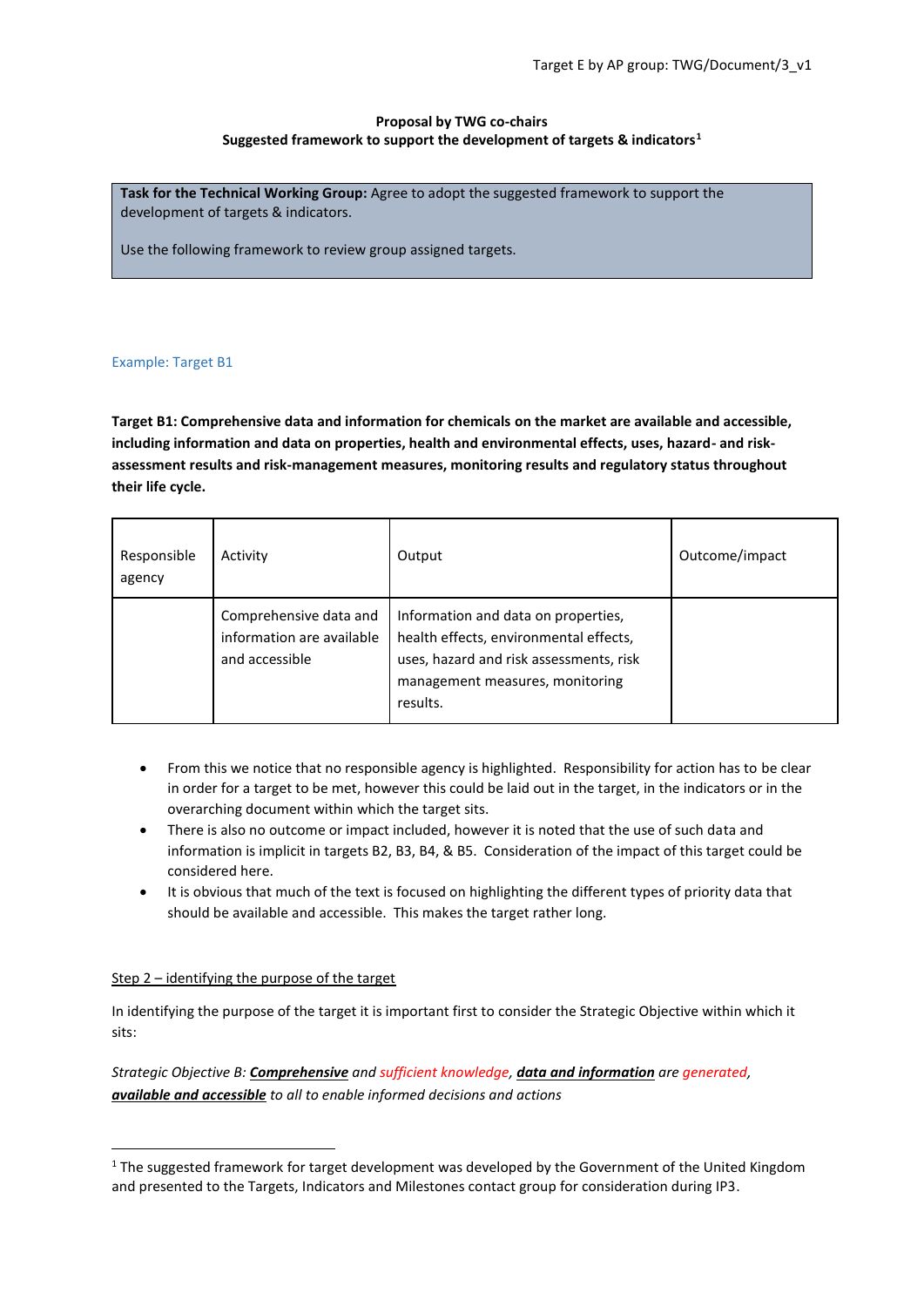Target B1: **Comprehensive data and information** for chemicals on the market are **available and accessible**, including information and data on properties, health and environmental effects, uses, hazard- and riskassessment results and risk-management measures, monitoring results and regulatory status throughout their life cycle.

The common words to both the Strategic Objective and draft target are highlighted. Comprehensive data and information being available and accessible could be considered the primary focus of this target.

Doing this exercise for the other targets in the Objective highlights whether any aspects of the Objective are not covered by a target.

- It is noted that 'informed decisions and actions' are implicit in draft targets B2-5.
- 'Sufficient knowledge' is not included in any other draft target. It is therefore included here
- 'Generated' is not included in any other draft target. It is therefore included here.

Interim target no.1: *Comprehensive data and information and sufficient knowledge is generated, available and accessible.*

### Step 3: Make it **SMART**

### **S**pecific:

- What data and information?
	- o High-level chemicals on the market throughout their life cycle
	- $\circ$  Detail including information and data on properties, health and environmental effects, uses, hazard- and risk-assessment results and risk-management measures, monitoring results and regulatory status
- What is 'comprehensive'?
	- o At a minimum, including information and data on properties, health and environmental effects, uses, hazard- and risk-assessment results and risk-management measures, monitoring results and regulatory status
- What market?
	- o The global market
	- Who makes the data available?
		- o Given the definition of 'comprehensive data' above, industry and regulators.
- What 'sufficient' and 'knowledge'?
	- o Knowledge of chemicals, however this does not add to the more specific terms 'data' and 'information', so is removed. 'Sufficient' is therefore also removed (and noted to be hard to define and measure).
- Available and accessible to who?
	- o The stakeholders outlined in Objectives B2-5, for the purposes outlined in those targets

Best Practice is not to include the detail in a target. A target should be short, concise and easily communicable. Alternative placements include in footnotes, supplementary guidance documents or, as in this case, in the indicator.

Interim target no.2: *Industry and regulators generate comprehensive data and information on chemicals on the global market, throughout their lifecycle, and make it available and accessible.*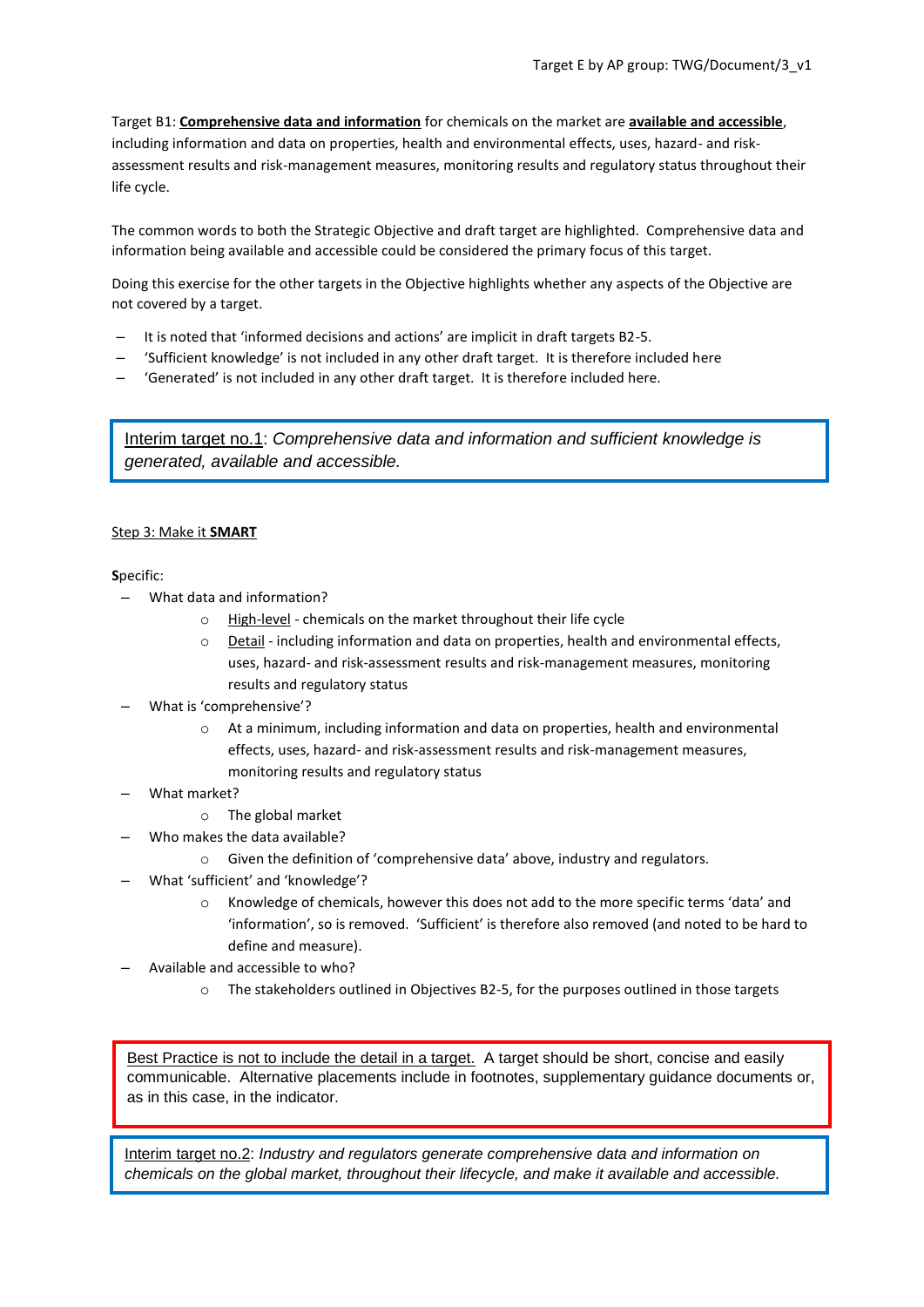More information on the purpose and the users of the data is not needed, since these are implicit in the following targets.

# **M**easurable:

- What is the ideal indicator?
	- $\circ$  The number/percentage<sup>2</sup> of chemicals on the market, at every stage of their lifecycle, that have data and information on properties, health and environmental effects, uses, hazardand risk-assessment results and risk-management measures, monitoring results and regulatory status available and accessible.
- What can realistically be measured?
	- o The number of chemical data and information repositories or navigators available for public use. ('available')
	- $\circ$  The number of chemicals on these repositories or navigators with information and data available on properties, health and environmental effects, uses, hazard- and risk-assessment results and risk-management measures, monitoring results and regulatory status at every stage of their lifecycle. ('available' & 'comprehensive')
	- o The number of visitors / downloads at these repositories, split by stakeholder or sector. ('accessible')
- What indicators already exist?
	- o Number of countries with national chemical inventories (existing IOMC indicator PRTR)
	- o Number of countries that have ratified the Aarhus Convention on Access to Information
- What is the baseline?
	- o The first year of measurement of the indicator(s)
- Is this draft target measurable?
	- o Yes, for the most part.

### **A**chievable:

- Can comprehensive data and information on chemicals on the market, throughout their lifecycle, be made available and accessible?
	- o Yes!

# **R**elevant

**.** 

- Is the target relevant to the Strategic Objective?
	- o We based the draft target wording on text from the Strategic Objective, so yes.
- Is the target relevant to other Strategic Objectives or targets?
	- $\circ$  This target relies on targets B2 B5 to explain the users, uses and impact of this data being made available
	- o D5: *Industry associations promote change towards sustainability and the safe management of waste and of chemicals and consumer products throughout their life cycles, including in sharing information and building the capacity of small and medium-size enterprises to reduce risks.*

<sup>&</sup>lt;sup>2</sup> Percentage can only be used if we know the total number of chemicals on the global market.